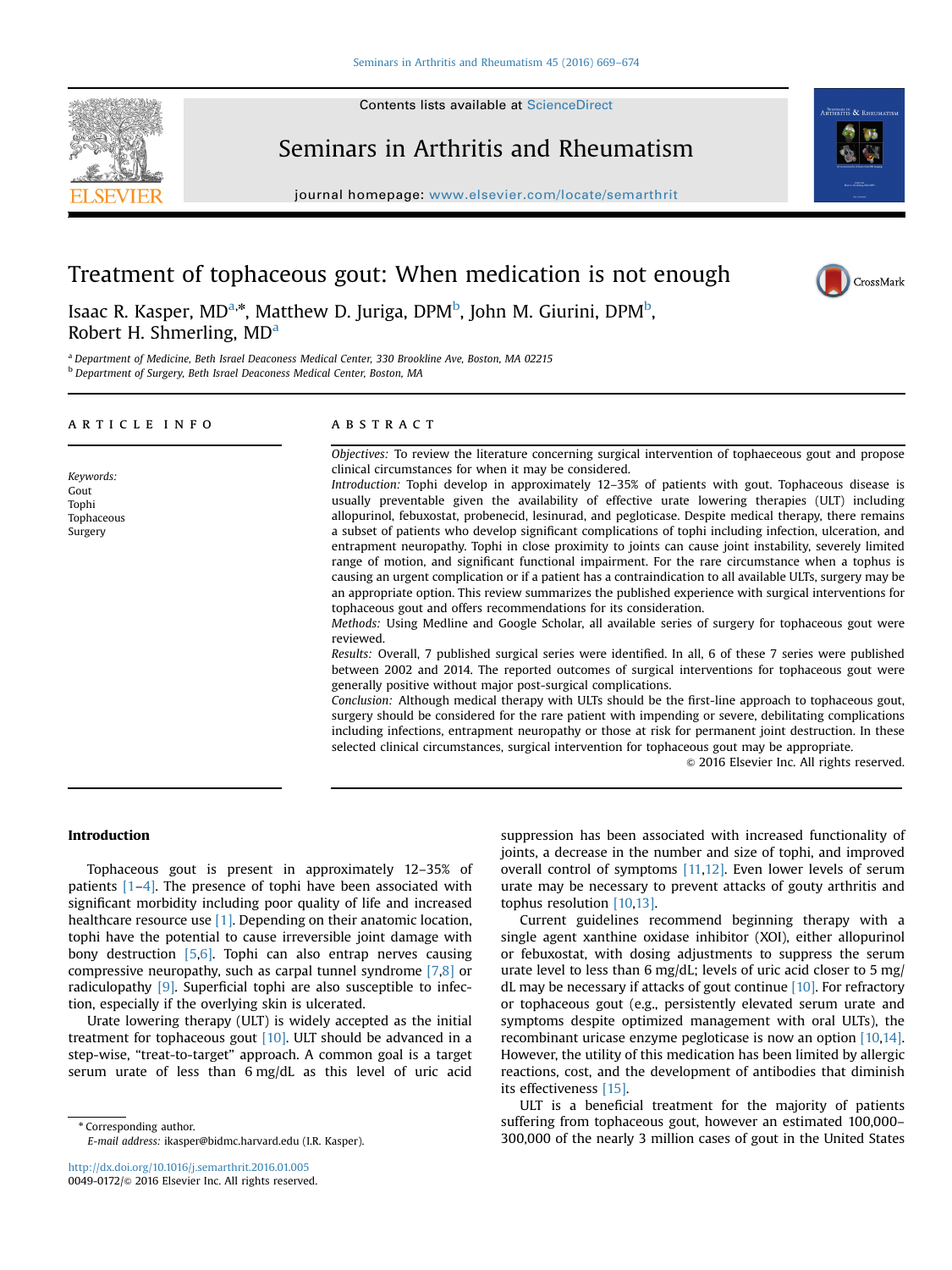are not adequately managed with current therapies [\[16](#page--1-0),[17\].](#page--1-0) Many gout patients have complex co-morbidities and medication profiles, making medical management challenging and even prohibitive in some circumstances. Barriers to adequate medical treatment include delayed medication prescribing, inadequate medication dosage [\[18\]](#page--1-0) and non-adherence [\[19\]](#page--1-0). Furthermore, it takes months to years for tophi to resolve even with appropriate medical treatment [\[11\].](#page--1-0) The duration of time it takes ULT to resolve tophi significantly prolongs patient morbidity associated with tophi, and likely increases the chance of complications such as permanent joint destruction or associated infections. Finally, treatment for tophaceous gout may be deferred altogether if a more severe or life threatening medical condition takes precedence.

The surgical treatment of gout is an ancient remedy, and before effective medical treatment, surgery was frequently performed. It was most commonly recommended for cosmetic reasons or for the removal of large deposits of sodium urate ("debulking") [\[20\].](#page--1-0) Hippocrates describes the relief of severe gouty pain by burning tophi with crude flax. Several centuries later, Pare surgically opened tophi and then rubbed them with hermodactyl (colchicine). The first descriptions of excision of hard tophi and amputation date from the late 19th and early 20th centuries [\[21\].](#page--1-0) Fortunately, we now understand that tophaceous gout results from prolonged hyperuricemia and that medications to lower uric acid are usually effective.

Historically, Straub et al. [\[21\]](#page--1-0) classified indications for surgery into several categories including functional and symptomatic. Surgery was considered appropriate in the following circumstances: when tophi interfered with normal tendon or joint function, caused skin necrosis or ulceration (or when these complications seemed imminent), caused symptomatic nerve compression, or caused joint destruction [\[22\]](#page--1-0). Uncontrollable local infection or sepsis were considered the most compelling surgical indications for tophaceous gout [\[23\]](#page--1-0).

Though controlled trials comparing medical and surgical therapy are lacking, surgery can potentially restore function faster than medical therapy and prevent complications in some individuals with persistent tophi. However, in considering surgical intervention for tophaceous gout, it is often challenging to balance these potential advantages against the risks associated with surgery, especially poor wound healing and infection.

In general the surgical approach is determined by tophus consistency and degree of joint involvement ([Table 2\)](#page--1-0). For infiltrative tophi involving the joints or tendons, sharp debridement and curettage is preferred. Tendons seldom have to be sacrificed in this process; rather, debridement of the tophus to restore the normal appearance of the tendon will allow for a return of the normal gliding function of the tendon. Copious irrigation with warm saline solution not only aids in mechanically removing tophi but also prevents drying of the tissue which is common in the setting of crystal deposition.

Here, we have reviewed the rather limited published experience of surgical treatment of tophaceous gout. As summarized below, this literature consists of small cases series with generally positive outcomes.

#### Methods

We performed a literature search using the PubMed and Google Scholar databases to identify medical literature regarding surgery for tophaceous gout. The search was limited to publications in English from 1950 through 2015. The database search was conducted using the following terms: tophaceous AND gout AND surgery, or "Surgical case series" AND "tophaceous gout." Articles were excluded for the following reasons: duplicate, nonrelevance, or when neither an abstract nor the full text were available.

#### Results

Our database search using the above listed keywords in PubMed yielded 171 articles and Google Scholar yielded approximately 800 articles. No retrospective or prospective clinical trials were identified. In all, 7 retrospective surgical case series were deemed appropriate for review. The results of individual studies are summarized in [Table 1.](#page--1-0) In total, 6 of the 7 case series were published between 2002 and 2015. A total of 317 patients were included in these 7 studies. Anatomic regions varied and included hands, wrists, elbows, knees, ankles, and feet. Indications for surgery were most commonly reported to be sepsis control, pain control, and functional impairment. The most common surgical techniques were arthroscopic shaver and open tophectomy. The reported outcomes were generally positive with restoration of function while the most common adverse outcome was delayed wound healing.

Kumar [\[23\]](#page--1-0) conducted a retrospective study on the results and complications associated with surgery for tophaceous gout over a 6-year period. The major indication for surgery was sepsis control secondary to infected and ulcerated tophi (51% of patients), followed by mechanical problems as a result of tophi on the foot, elbow, or hand (27% of patients). Only 4% of patients underwent surgery for pain control. Prior to surgery, hyperuricemia was present in 68% of patients but 12% did not have urate levels checked. In all, 31% of patients were taking allopurinol. The major complication of surgery was delayed wound healing occurring in 53% of patients. The majority of patients with delayed wound healing (67%) had an infected or ulcerated tophus prior to surgery. The remaining 47% of patients were completely healed 1 week after surgery. A total of 3 patients had to undergo digit amputation that resulted in only minor debility.

Lee et al. [\[24\]](#page--1-0) enrolled 32 patients with chronic tophaceous deposits involving the hands or elbows. Using a soft tissue shaving technique he found that there were no major complications in any of the 32 patients. Overall, 80% of patients had the operation during the inter-critical phase, and 2 patients suffered a recurrent attack of gouty arthritis within 12 h after the operation. The acute gouty attack was treated with NSAIDS and colchicine. Swelling at the operative site usually lasted about 10 days. Medical therapy and serum urate levels were not noted in this study.

Lee et al. [\[25\]](#page--1-0) in a follow-up, retrospective study of 147 patients using the shaver technique showed that patients with positive wound cultures, renal impairment, elevated CRP, white blood cell count greater than 10,000 cells/mL, and lower extremity tophi had significantly longer hospitalizations than patients without these features. The data from this study suggested that if surgery was performed prior to the development of overlying skin infection or infection of the tophaceous mass itself, there tended to be fewer post-surgical complications and shorter hospitalizations. No serum urate measurement or medical therapy was reported in this study. The authors emphasized that use of the shaver technique was associated with only minor surgical complications.

Wang et al. [\[26\]](#page--1-0) conducted a case series consisting of 28 male patients with hyperuricemia and repeated attacks of gouty arthritis of the first MTP joint. In all, 15 patients chose to undergo arthroscopic intervention followed by post-surgical urate lowering therapy while the other 13 patients were treated with medication alone. Exclusion criteria of this study included symptoms of an acute gout attack or possible infections including inflamed joints, ulcerated skin, or a draining sinus. The follow-up period was 3.9 years in group 1 and 2.4 years in group 2. Although the authors state that patients were given adequate treatment to control hyperuricemia, all of the patients in the medically treated group had serum uric acid levels above 6 mg/dL at follow-up. Both the medical and surgical group had significant improvement in the